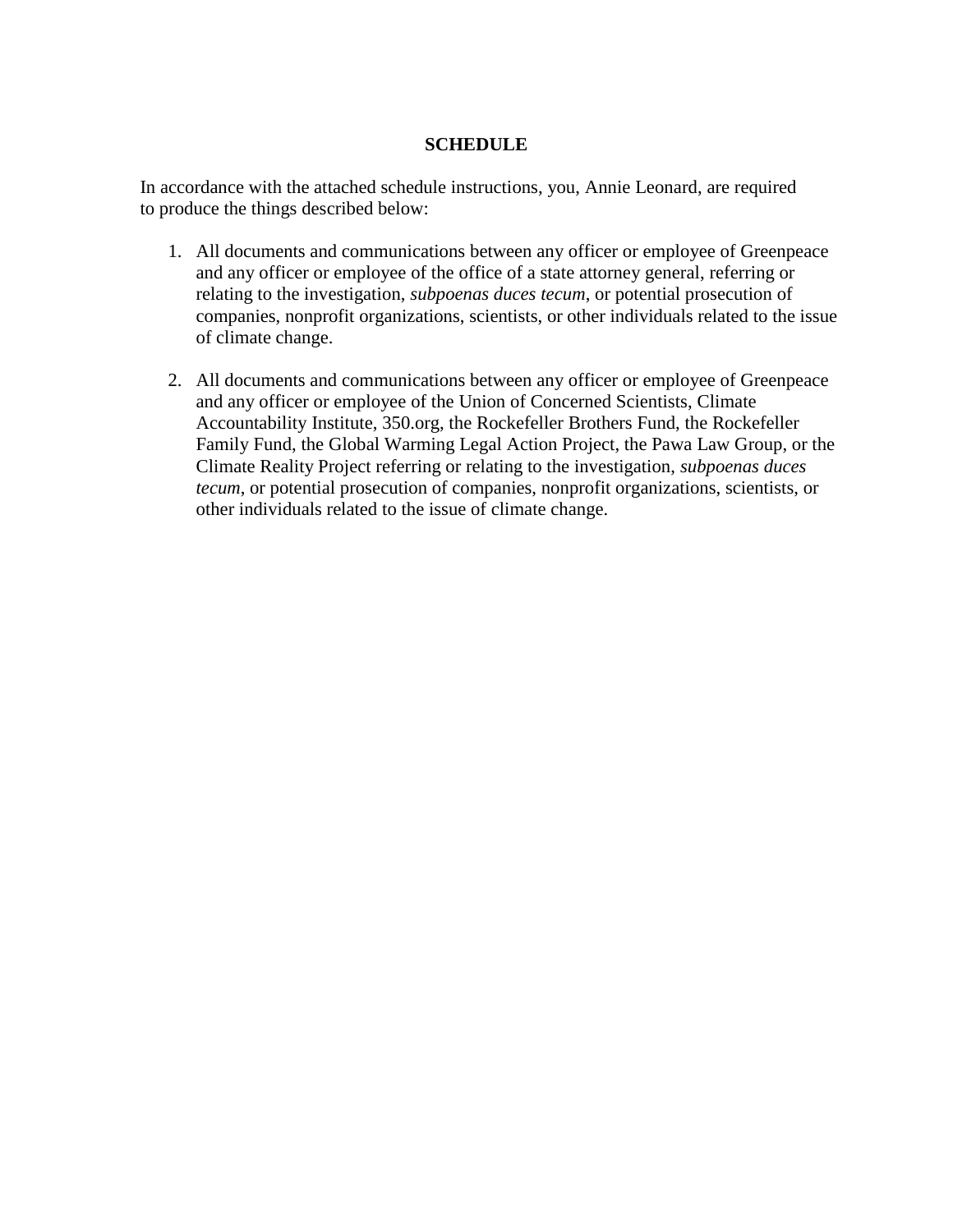## **Schedule Instructions**

- 1. In complying with this subpoena, you are required to produce all responsive documents that are in your possession, custody, or control, whether held by you or your past or present agents, employees, and representatives acting on your behalf. You should also produce documents that you have a legal right to obtain, that you have a right to copy or to which you have access, as well as documents that you have placed in the temporary possession, custody, or control of any third party. Subpoenaed records, documents, data or information should not be destroyed, modified, removed, transferred or otherwise made inaccessible to the Committee.
- 2. In the event that any entity, organization or individual denoted in this subpoena has been, or is also known by any other name than that herein denoted, the subpoena shall be read also to include that alternative identification.
- 3. The Committee's preference is to receive documents in electronic form (i.e., CD, memory stick, or thumb drive) in lieu of paper productions.
- 4. Documents produced in electronic format should also be organized, identified, and indexed electronically.
- 5. Electronic document productions should be prepared according to the following standards:
	- (a) The production should consist of single page Tagged Image File ("TIF") files accompanied by a Concordance-format load file, an Opticon reference file, and a file defining the fields and character lengths of the load file.
	- (b) Document numbers in the load file should match document Bates numbers and TIF file names.
	- (c) If the production is completed through a series of multiple partial productions, field names and file order in all load files should match.
- 6. Documents produced to the Committee should include an index describing the contents of the production. To the extent more than one CD, hard drive, memory stick, thumb drive, box or folder is produced, each CD, hard drive, memory stick, thumb drive, box or folder should contain an index describing its contents.
- 7. Documents produced in response to this subpoena shall be produced together with copies of file labels, dividers or identifying markers with which they were associated when the subpoena was served.
- 8. When you produce documents, you should identify the paragraph in the Committee's schedule to which the documents respond.
- 9. It shall not be a basis for refusal to produce documents that any other person or entity also possesses non-identical or identical copies of the same documents.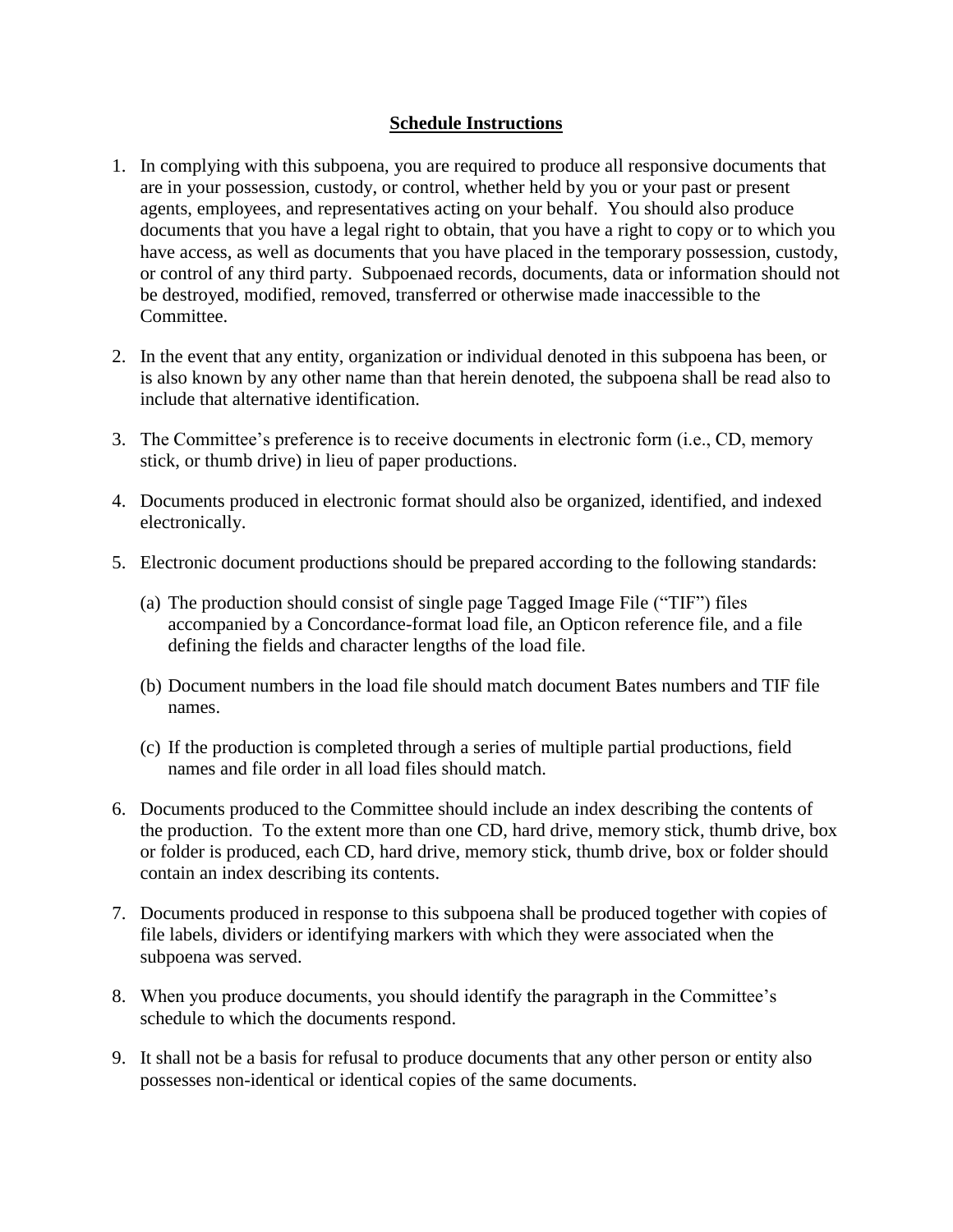- 10. If any of the subpoenaed information is only reasonably available in machine-readable form (such as on a computer server, hard drive, or computer backup tape), you should consult with the Committee staff to determine the appropriate format in which to produce the information.
- 11. If compliance with the subpoena cannot be made in full by July 27, 2016, at 12:00 noon, compliance shall be made to the extent possible by that date. An explanation of why full compliance is not possible shall be provided no later than July 26, 2016, at 12:00 noon.
- 12. In the event that a document is withheld in whole or in part on any basis, provide a log containing the following information concerning any such document: (a) the basis for withholding the document; (b) the type of document; (c) the general subject matter; (d) the date, author and addressee; and (e) the relationship of the author and addressee to each other.
- 13. In complying with the subpoena, be apprised that the U.S. House of Representatives and the Committee on Science, Space, and Technology do not recognize: any of the purported nondisclosure privileges associated with the common law including, but not limited to, the deliberative process privilege, the attorney-client privilege, and attorney work product protections; any purported privileges or protections from disclosure under the Freedom of Information Act; or any purported contractual privileges, such as non-disclosure agreements.
- 14. If any document responsive to this subpoena was, but no longer is, in your possession, custody, or control, identify the document (stating its date, author, subject and recipients) and explain the circumstances under which the document ceased to be in your possession, custody, or control.
- 15. If a date or other descriptive detail set forth in this subpoena referring to a document is inaccurate, but the actual date or other descriptive detail is known to you or is otherwise apparent from the context of the subpoena, you are required to produce all documents which would be responsive as if the date or other descriptive detail were correct.
- 16. The things described in the schedule shall be produced in their current condition, as of July 13, 2016.
- 17. This subpoena is continuing in nature and applies to any newly-discovered information as to the time period January 1, 2012 to July 27, 2016. Any responsive record, document, compilation of data or information, not produced because it has not been located or discovered by the return date, shall be produced immediately upon subsequent location or discovery.
- 18. All documents shall be Bates-stamped sequentially and produced sequentially.
- 19. Two sets of documents shall be delivered, one set to the Majority Staff and one set to the Minority Staff. When documents are produced to the Committee, production sets shall be delivered to the Majority Staff in Room 2321 of the Rayburn House Office Building and the Minority Staff in Room 394 of the Ford House Office Building.
- 20. Upon completion of the production, you should submit a written certification, signed by you or your counsel, stating that: (1) a diligent search has been completed of all documents in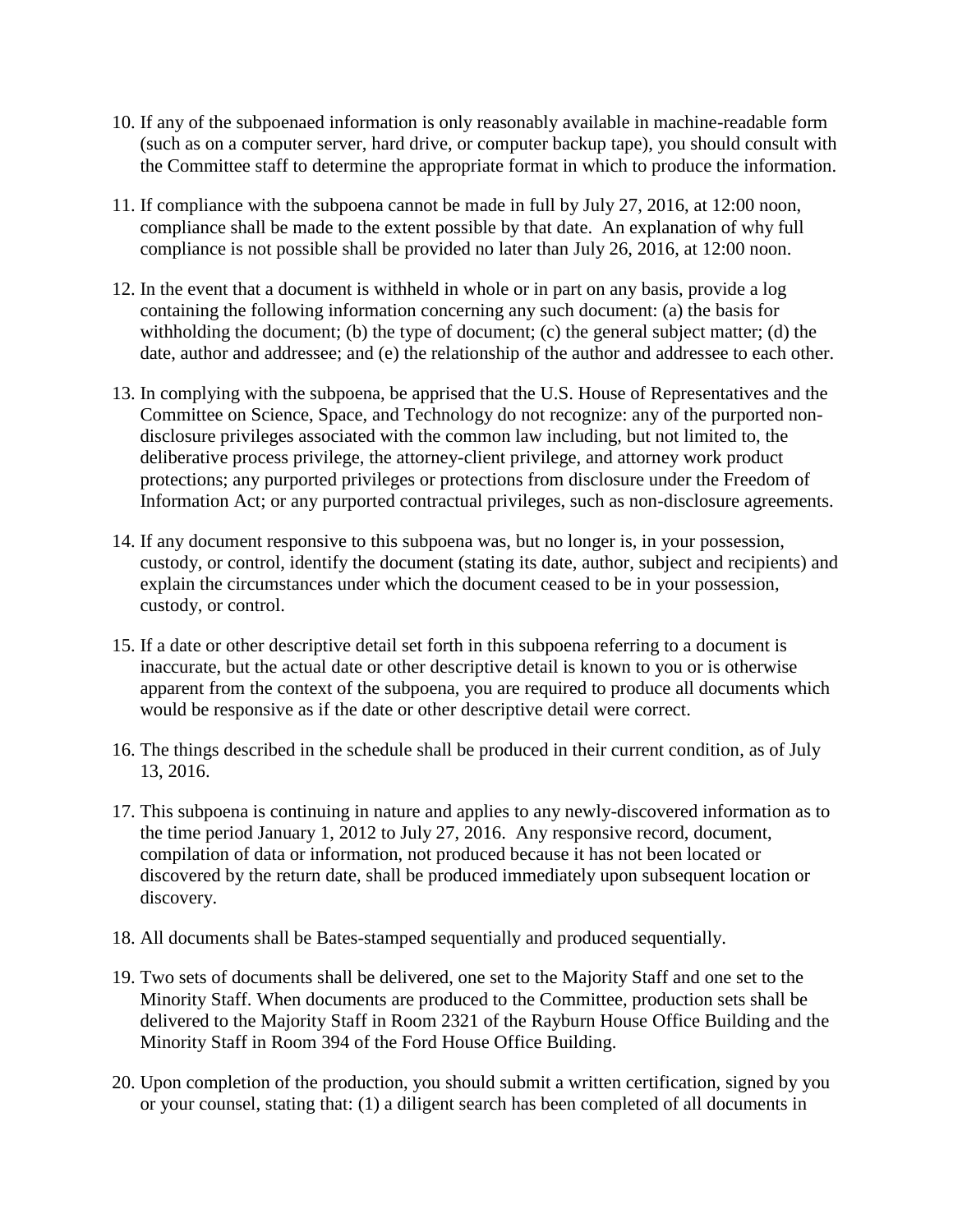your possession, custody, or control which reasonably could contain responsive documents; and (2) all documents located during the search that are responsive have been produced to the Committee.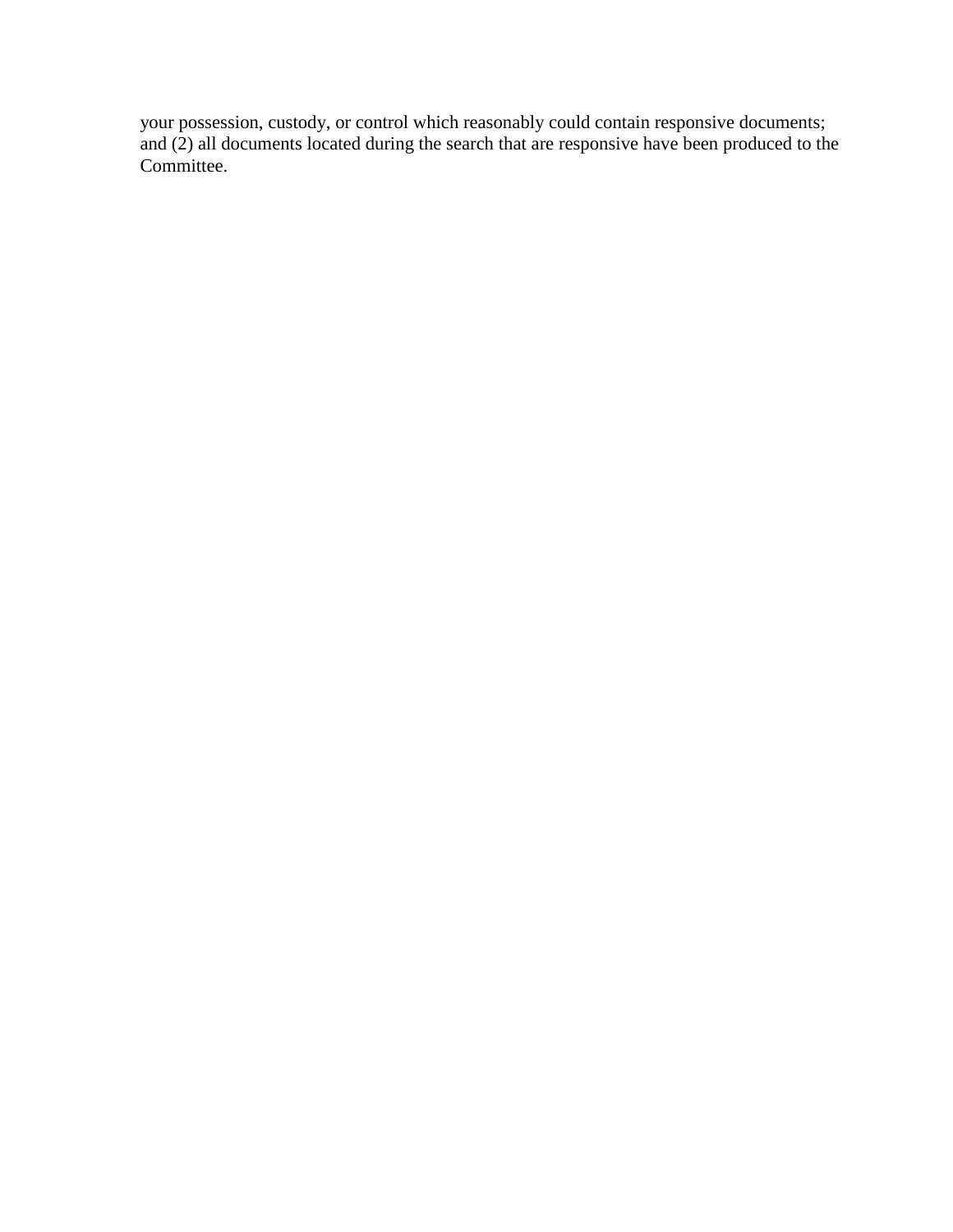## **Schedule Definitions**

- 1. The term "document" means any written, recorded, or graphic matter of any nature whatsoever, regardless of how recorded, and whether original or copy, including, but not limited to, the following: memoranda, reports, expense reports, books, manuals, instructions, financial reports, working papers, records, notes, letters, notices, confirmations, telegrams, receipts, appraisals, pamphlets, magazines, newspapers, prospectuses, inter-office and intraoffice communications, electronic mail (e-mail), text messages, Google chat communications or other instant message communications, contracts, cables, notations of any type of conversation, telephone call, meeting or other communication, bulletins, printed matter, computer printouts, teletypes, invoices, transcripts, diaries, analyses, returns, summaries, minutes, bills, accounts, estimates, projections, comparisons, messages, correspondence, press releases, circulars, financial statements, reviews, opinions, offers, studies and investigations, questionnaires and surveys, and work sheets (and all drafts, preliminary versions, alterations, modifications, revisions, changes, and amendments of any of the foregoing, as well as any attachments or appendices thereto), and graphic or oral records or representations of any kind (including without limitation, photographs, charts, graphs, microfiche, microfilm, videotape, recordings and motion pictures), and electronic, mechanical, and electric records or representations of any kind (including, without limitation, tapes, cassettes, disks, and recordings) and other written, printed, typed, or other graphic or recorded matter of any kind or nature, however produced or reproduced, and whether preserved in writing, film, tape, disk, videotape or otherwise. A document bearing any notation not a part of the original text is to be considered a separate document. A draft or non-identical copy is a separate document within the meaning of this term.
- 2. The term "communication" means each manner or means of disclosure or exchange of information, regardless of means utilized, whether oral, electronic, by document or otherwise, and whether in a meeting, by telephone, facsimile, email (desktop or mobile device), text message, instant message, MMS or SMS message, regular mail, telexes, releases, or otherwise.
- 3. The terms "and" and "or" shall be construed broadly and either conjunctively or disjunctively to bring within the scope of this subpoena any information which might otherwise be construed to be outside its scope. The singular includes plural number, and vice versa. The masculine includes the feminine and neuter genders.
- 4. The terms "person" or "persons" mean natural persons, firms, partnerships, associations, corporations, subsidiaries, divisions, departments, joint ventures, proprietorships, syndicates, or other legal, business or government entities, and all subsidiaries, affiliates, divisions, departments, branches, or other units thereof.
- 5. The term "identify," when used in a question about individuals, means to provide the following information: (a) the individual's complete name and title; and (b) the individual's business address and phone number.